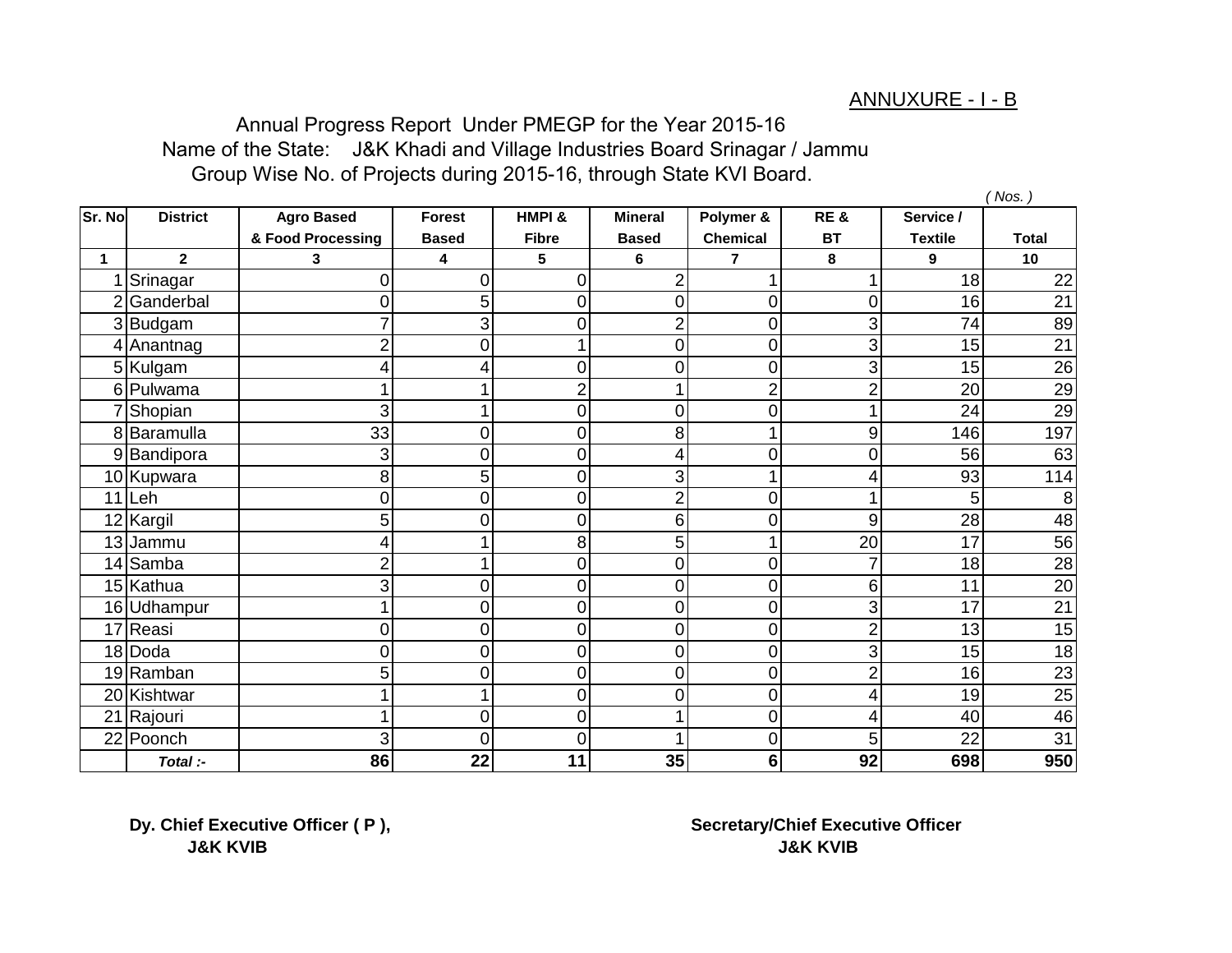## ANNUXURE - II -B

 Annual Progress Report Under PMEGP for the Year 2015-16 Name of the State: J&K Khadi and Village Industries Board Srinagar / Jammu Group Wise M. M.utilized during 2015-16, through State KVI Board.

*( Rs. In lacs )*

| Sr. No | <b>District</b> | <b>Agro Based</b> | <b>Forest</b> | HMPI &       | <b>Mineral</b> | Polymer &       | RE&       | Service /      |              |
|--------|-----------------|-------------------|---------------|--------------|----------------|-----------------|-----------|----------------|--------------|
|        |                 | & Food Processing | <b>Based</b>  | <b>Fibre</b> | <b>Based</b>   | <b>Chemical</b> | <b>BT</b> | <b>Textile</b> | <b>Total</b> |
| 1      | $\mathbf{2}$    | 3                 | 4             | 5            | 6              |                 | 8         | 9              | 10           |
|        | Srinagar        | 0.000             | 0.000         | 0.000        | 10.430         | 0.700           | 1.750     | 22.400         | 35.280       |
|        | Ganderbal       | 0.000             | 3.850         | 0.000        | 0.000          | 0.000           | 0.000     | 15.225         | 19.075       |
|        | 3 Budgam        | 21.835            | 2.100         | 0.000        | 2.100          | 0.000           | 15.650    | 121.919        | 163.604      |
| 4      | Anantnag        | 2.450             | 0.000         | 2.100        | 0.000          | 0.000           | 10.810    | 10.500         | 25.860       |
|        | 5 Kulgam        | 6.090             | 1.490         | 0.000        | 0.000          | 0.000           | 4.482     | 8.852          | 20.914       |
|        | 6 Pulwama       | 0.700             | 0.350         | 1.400        | 3.150          | 17.430          | 2.450     | 12.775         | 38.255       |
|        | Shopian         | 3.500             | 0.350         | 0.000        | 0.000          | 0.000           | 1.750     | 23.660         | 29.260       |
| 8      | Baramulla       | 52.084            | 0.000         | 0.000        | 42.420         | 0.735           | 26.270    | 214.744        | 336.253      |
| 9      | Bandipora       | 2.100             | 0.000         | 0.000        | 11.869         | 0.000           | 0.000     | 98.070         | 112.039      |
|        | 10 Kupwara      | 15.050            | 17.420        | 0.000        | 15.750         | 3.500           | 10.010    | 182.881        | 244.611      |
| 11     | Leh             | 0.000             | 0.000         | 0.000        | 1.400          | 0.000           | 1.400     | 4.900          | 7.700        |
| 12     | Kargil          | 6.650             | 0.000         | 0.000        | 12.600         | 0.000           | 31.951    | 42.239         | 93.440       |
|        | 13 Jammu        | 8.103             | 0.175         | 9.677        | 16.900         | 2.100           | 75.175    | 27.750         | 139.880      |
| 14     | Samba           | 7.125             | 0.700         | 0.000        | 0.000          | 0.000           | 41.550    | 38.325         | 87.700       |
|        | 15 Kathua       | 4.750             | 0.000         | 0.000        | 0.000          | 0.000           | 6.950     | 11.150         | 22.850       |
|        | 16 Udhampur     | 1.750             | 0.000         | 0.000        | 0.000          | 0.000           | 4.050     | 19.350         | 25.150       |
| 17     | Reasi           | 0.000             | 0.000         | 0.000        | 0.000          | 0.000           | 5.500     | 14.200         | 19.700       |
| 18     | Doda            | 0.000             | 0.000         | 0.000        | 0.000          | 0.000           | 3.375     | 13.875         | 17.250       |
|        | 19 Ramban       | 4.550             | 0.000         | 0.000        | 0.000          | 0.000           | 7.000     | 21.005         | 32.555       |
|        | 20 Kishtwar     | 1.050             | 1.750         | 0.000        | 0.000          | 0.000           | 9.450     | 27.400         | 39.650       |
| 21     | Rajouri         | 8.750             | 0.000         | 0.000        | 5.000          | 0.000           | 13.300    | 69.850         | 96.900       |
| 22     | Poonch          | 2.100             | 0.000         | 0.000        | 1.050          | 0.000           | 9.450     | 20.300         | 32.900       |
|        | Total :-        | 148.637           | 28.185        | 13.177       | 122.669        | 24.465          | 282.323   | 1021.370       | 1640.826     |

 **J&K KVIB J&K KVIB**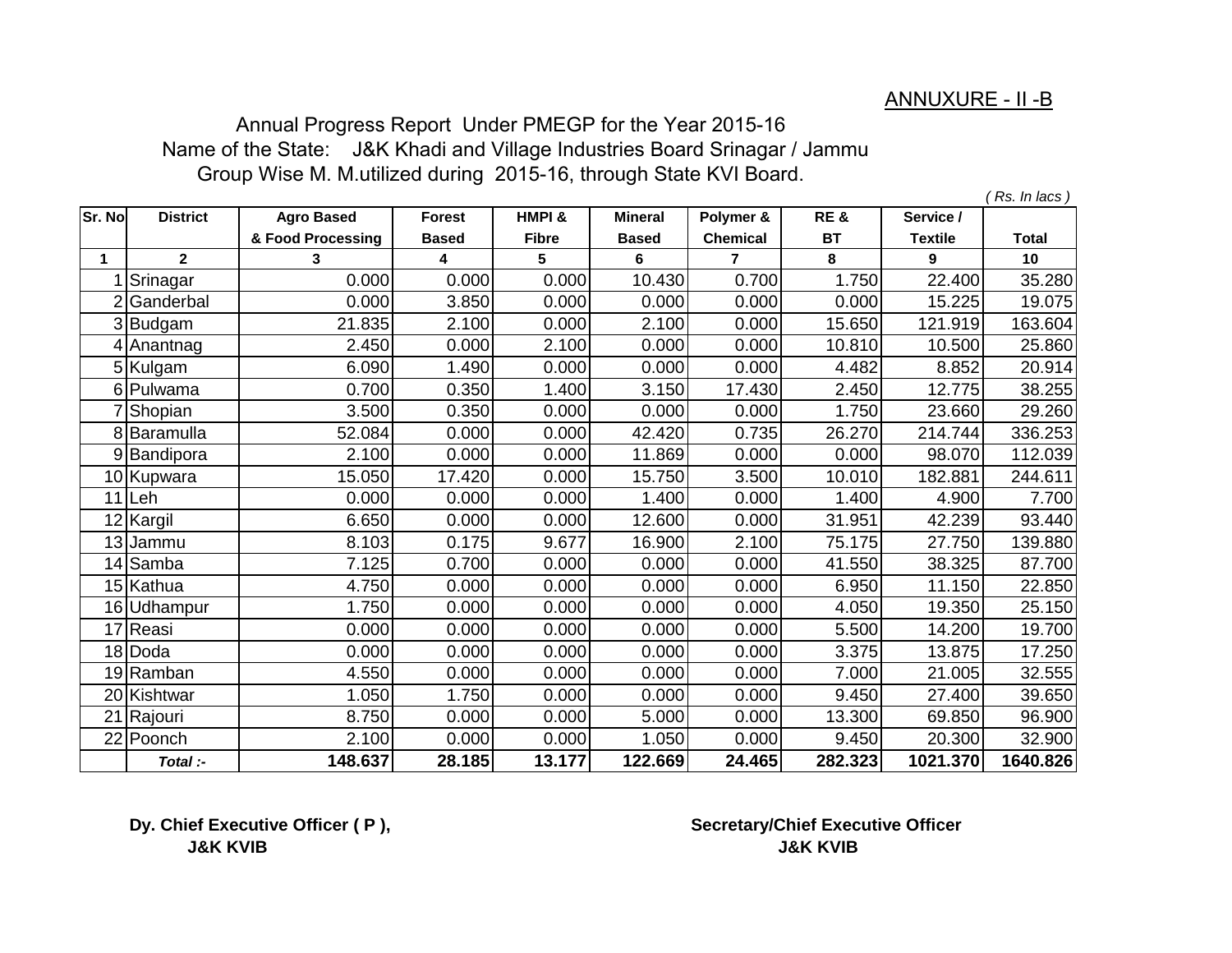### ANNUXURE - III-B

 Annual Progress Report Under PMEGP for the Year 2015-16 Name of the State: J&K Khadi and Village Industries Board Srinagar / Jammu Group Wise production during 2015-16, through State KVI Board.

*( Rs. In lacs )*

| Sr. No | <b>District</b> | <b>Agro Based</b> | <b>Forest</b> | HMPI &       | <b>Mineral</b> | Polymer &       | RE&       | Service /      |              |
|--------|-----------------|-------------------|---------------|--------------|----------------|-----------------|-----------|----------------|--------------|
|        |                 | & Food Processing | <b>Based</b>  | <b>Fibre</b> | <b>Based</b>   | <b>Chemical</b> | <b>BT</b> | <b>Textile</b> | <b>Total</b> |
| 1      | $\mathbf{2}$    | 3                 | 4             | 5            | 6              | 7               | 8         | 9              | 10           |
|        | Srinagar        | 0.00              | 0.00          | 0.00         | 10.50          | 3.50            | 3.50      | 74.90          | 92.40        |
|        | Ganderbal       | 0.00              | 18.20         | 0.00         | 0.00           | 0.00            | 0.00      | 63.70          | 81.90        |
|        | 3 Budgam        | 23.10             | 11.20         | 0.00         | 7.70           | 0.00            | 16.80     | 308.00         | 366.80       |
| 4      | Anantnag        | 8.40              | 0.00          | 4.20         | 0.00           | 0.00            | 18.20     | 49.70          | 80.50        |
|        | 5 Kulgam        | 21.00             | 7.70          | 0.00         | 0.00           | 0.00            | 14.00     | 49.00          | 91.70        |
|        | 6 Pulwama       | 5.60              | 3.50          | 7.00         | 5.60           | 14.00           | 9.10      | 77.00          | 121.80       |
|        | Shopian         | 14.70             | 2.10          | 0.00         | 0.00           | 0.00            | 2.10      | 111.30         | 130.20       |
| 8      | Baramulla       | 132.30            | 0.00          | 0.00         | 40.60          | 3.50            | 46.20     | 561.40         | 784.00       |
|        | Bandipora       | 8.40              | 0.00          | 0.00         | 23.80          | 0.00            | 0.00      | 207.90         | 240.10       |
|        | 10 Kupwara      | 30.80             | 31.50         | 0.00         | 28.00          | 4.20            | 16.80     | 390.60         | 501.90       |
| 11     | Leh             | 0.00              | 0.00          | 0.00         | 7.00           | 0.00            | 4.20      | 18.90          | 30.10        |
| 12     | Kargil          | 18.20             | 0.00          | 0.00         | 26.60          | 0.00            | 43.40     | 112.00         | 200.20       |
| 13     | Jammu           | 9.00              | 0.80          | 16.00        | 42.00          | 16.00           | 60.00     | 65.00          | 208.80       |
|        | 14 Samba        | 2.60              | 1.50          | 0.00         | 0.00           | 0.00            | 111.00    | 10.75          | 125.85       |
|        | 15 Kathua       | 3.70              | 0.00          | 0.00         | 0.00           | 0.00            | 6.50      | 1.25           | 11.45        |
|        | 16 Udhampur     | 1.30              | 0.00          | 0.00         | 0.00           | 0.00            | 30.00     | 35.50          | 66.80        |
| 17     | Reasi           | 0.00              | 0.00          | 0.00         | 0.00           | 0.00            | 10.00     | 3.00           | 13.00        |
| 18     | Doda            | 0.00              | 0.00          | 0.00         | 0.00           | 0.00            | 2.00      | 4.00           | 6.00         |
|        | 19 Ramban       | 14.30             | 0.00          | 0.00         | 0.00           | 0.00            | 22.00     | 50.00          | 86.30        |
|        | 20 Kishtwar     | 0.00              | 0.00          | 0.00         | 0.00           | 0.00            | 0.00      | 0.00           | 0.00         |
| 21     | Rajouri         | 1.50              | 0.00          | 0.00         | 10.00          | 0.00            | 11.40     | 0.00           | 22.90        |
| 22     | Poonch          | 0.00              | 0.00          | 0.00         | 0.00           | 0.00            | 0.00      | 0.00           | 0.00         |
|        | Total :-        | 294.90            | 76.50         | 27.20        | 201.80         | 41.20           | 427.20    | 2193.90        | 3262.70      |

 **J&K KVIB J&K KVIB**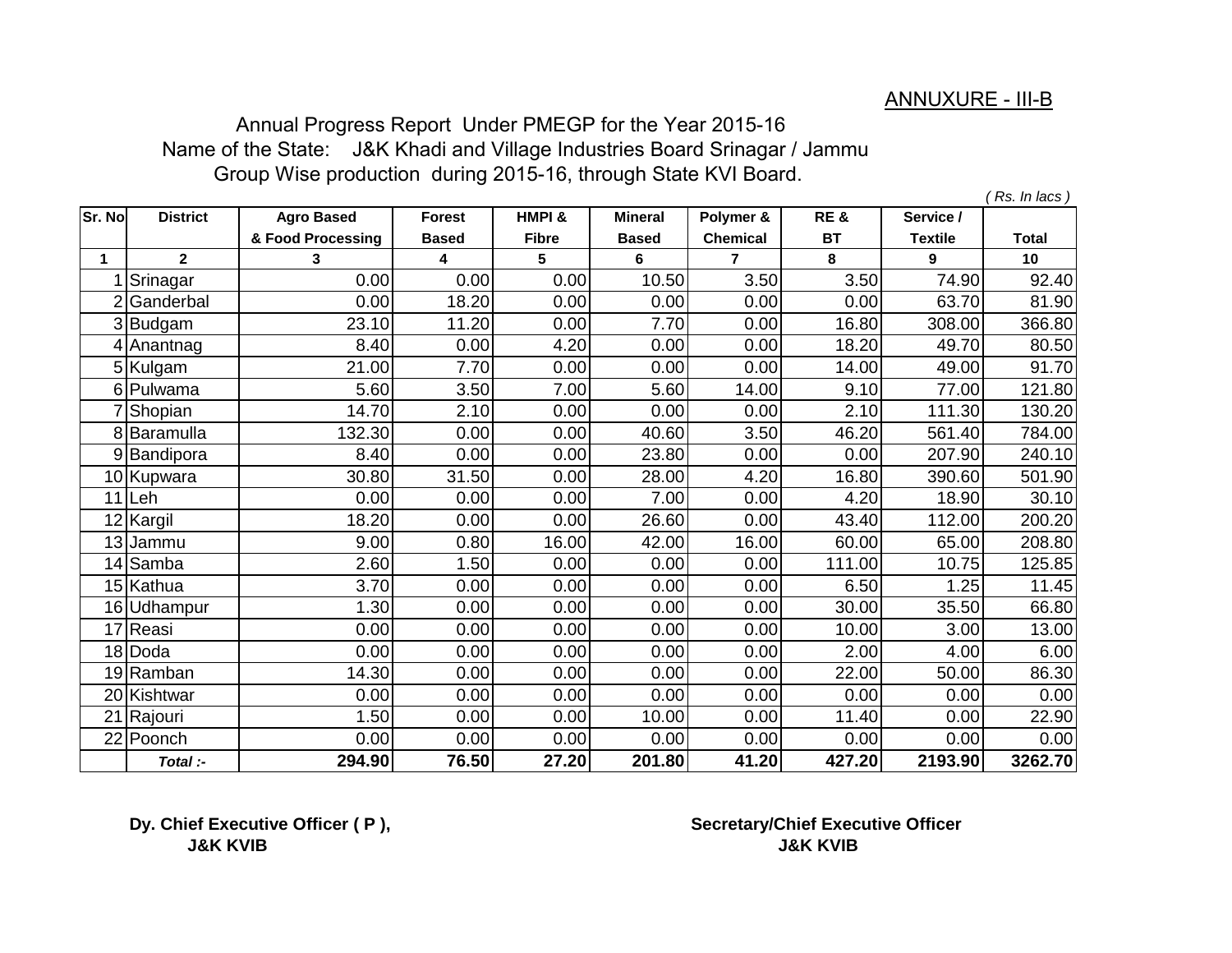### ANNUXURE - IV-B

 Annual Progress Report Under PMEGP for the Year 2015-16 Name of the State: J&K Khadi and Village Industries Board Srinagar / Jammu Group Wise Sales during 2015-16, through State KVI Board.

*( Rs. In lacs )*

| Sr. No | <b>District</b> | <b>Agro Based</b> | <b>Forest</b> | HMPI &       | <b>Mineral</b> | Polymer &       | RE&       | Service /      |              |
|--------|-----------------|-------------------|---------------|--------------|----------------|-----------------|-----------|----------------|--------------|
|        |                 | & Food Processing | <b>Based</b>  | <b>Fibre</b> | <b>Based</b>   | <b>Chemical</b> | <b>BT</b> | <b>Textile</b> | <b>Total</b> |
| 1      | $\mathbf{2}$    | 3                 | 4             | 5            | 6              | 7               | 8         | 9              | 10           |
|        | Srinagar        | 0.00              | 0.00          | 0.00         | 12.08          | 4.03            | 4.03      | 86.14          | 106.28       |
|        | Ganderbal       | 0.00              | 20.93         | 0.00         | 0.00           | 0.00            | 0.00      | 73.26          | 94.19        |
|        | 3 Budgam        | 26.57             | 12.88         | 0.00         | 8.86           | 0.00            | 19.32     | 354.20         | 421.83       |
|        | 4 Anantnag      | 9.66              | 0.00          | 4.83         | 0.00           | 0.00            | 20.93     | 57.16          | 92.58        |
|        | 5 Kulgam        | 24.15             | 8.86          | 0.00         | 0.00           | 0.00            | 16.10     | 56.35          | 105.46       |
|        | 6 Pulwama       | 6.44              | 4.03          | 8.05         | 6.44           | 16.10           | 10.47     | 88.55          | 140.08       |
|        | Shopian         | 16.91             | 2.42          | 0.00         | 0.00           | 0.00            | 2.42      | 128.00         | 149.75       |
|        | 8 Baramulla     | 152.15            | 0.00          | 0.00         | 46.69          | 4.03            | 53.13     | 645.61         | 901.61       |
|        | 9 Bandipora     | 9.66              | 0.00          | 0.00         | 27.37          | 0.00            | 0.00      | 239.09         | 276.12       |
|        | 10 Kupwara      | 35.42             | 36.23         | 0.00         | 32.20          | 4.83            | 19.32     | 449.19         | 577.19       |
|        | 11 Leh          | 0.00              | 0.00          | 0.00         | 8.05           | 0.00            | 4.83      | 21.74          | 34.62        |
|        | 12 Kargil       | 20.93             | 0.00          | 0.00         | 30.59          | 0.00            | 49.91     | 128.80         | 230.23       |
|        | 13 Jammu        | 14.00             | 1.10          | 23.00        | 57.00          | 23.00           | 90.00     | 100.00         | 308.10       |
|        | 14 Samba        | 2.86              | 1.65          | 0.00         | 0.00           | 0.00            | 121.76    | 11.82          | 138.09       |
|        | 15 Kathua       | 4.30              | 0.00          | 0.00         | 0.00           | 0.00            | 7.80      | 1.40           | 13.50        |
|        | 16 Udhampur     | 1.43              | 0.00          | 0.00         | 0.00           | 0.00            | 32.00     | 38.90          | 72.33        |
|        | 17 Reasi        | 0.00              | 0.00          | 0.00         | 0.00           | 0.00            | 12.00     | 3.80           | 15.80        |
|        | 18 Doda         | 0.00              | 0.00          | 0.00         | 0.00           | 0.00            | 3.00      | 5.00           | 8.00         |
|        | 19 Ramban       | 17.16             | 0.00          | 0.00         | 0.00           | 0.00            | 26.40     | 60.00          | 103.56       |
|        | 20 Kishtwar     | 0.00              | 0.00          | 0.00         | 0.00           | 0.00            | 0.00      | 0.00           | 0.00         |
|        | 21 Rajouri      | 1.75              | 0.00          | 0.00         | 12.50          | 0.00            | 14.20     | 0.00           | 28.45        |
|        | 22 Poonch       | 0.00              | 0.00          | 0.00         | 0.00           | 0.00            | 0.00      | 0.00           | 0.00         |
|        | Total :-        | 343.39            | 88.10         | 35.88        | 241.78         | 51.99           | 507.62    | 2549.01        | 3817.77      |

 **J&K KVIB J&K KVIB**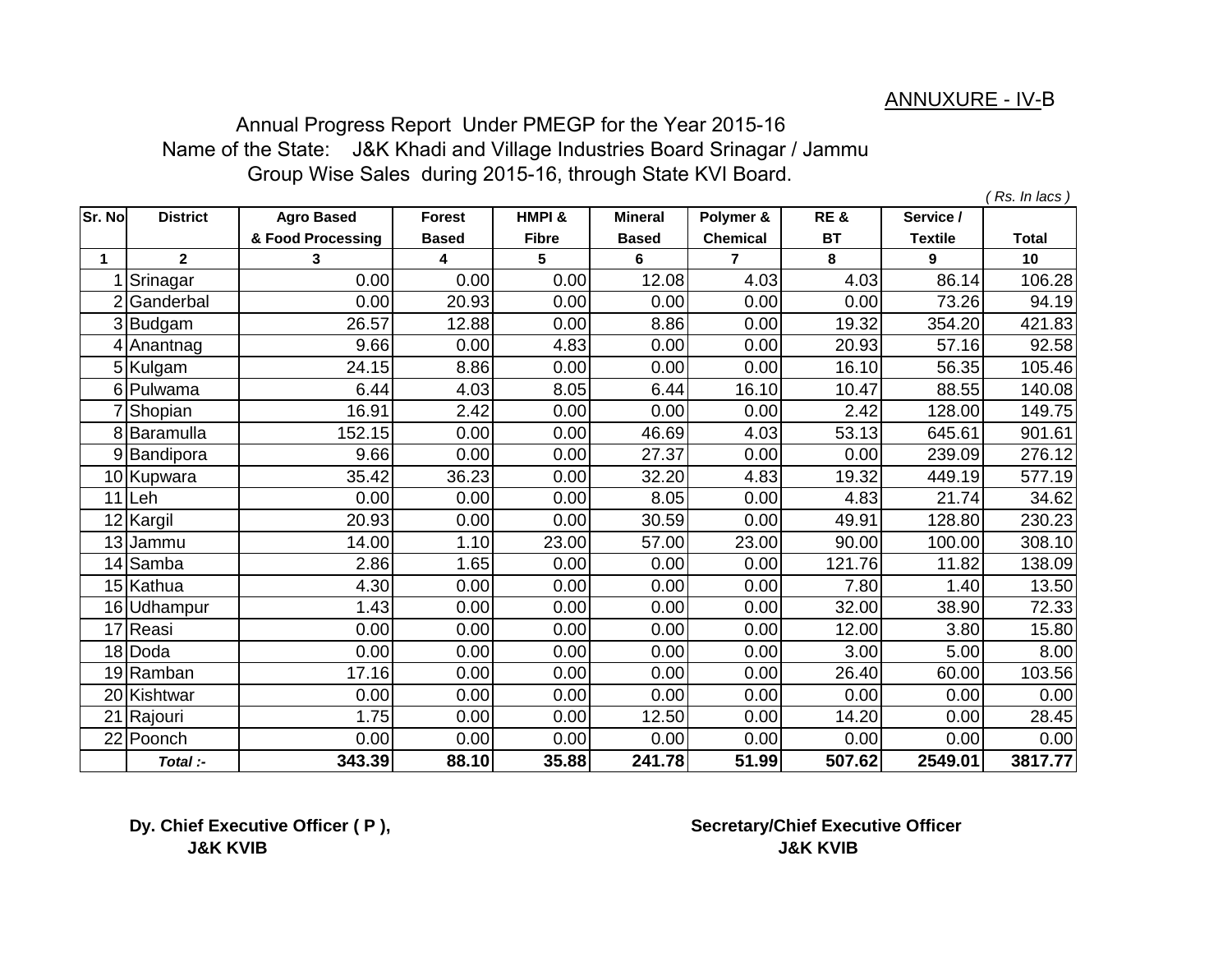#### ANNUXURE - V-B

 Annual Progress Report Under PMEGP for the Year 2015-16 Name of the State: J&K Khadi and Village Industries Board Srinagar / Jammu Group Wise Employment during 2015-16, through State KVI Board.

*( Employment envisaged in Nos. )*

| Sr. No       | <b>District</b> | <b>Agro Based</b> | <b>Forest</b>  | HMPI &       | <b>Mineral</b> | Polymer &       | RE&       | Service /      |                 |
|--------------|-----------------|-------------------|----------------|--------------|----------------|-----------------|-----------|----------------|-----------------|
|              |                 | & Food Processing | <b>Based</b>   | <b>Fibre</b> | <b>Based</b>   | <b>Chemical</b> | <b>BT</b> | <b>Textile</b> | <b>Total</b>    |
| $\mathbf{1}$ | $\mathbf{2}$    | 3                 | 4              | 5            | 6              | $\overline{7}$  | 8         | 9              | 10              |
|              | Srinagar        | 0                 | 0              | 0            | 15             | 5               | 5         | 107            | 132             |
|              | Ganderbal       | 0                 | 26             | 0            | 0              | 0               | 0         | 91             | 117             |
|              | 3Budgam         | 33                | 16             | 0            | 11             | 0               | 24        | 440            | 524             |
|              | 4 Anantnag      | 12                | 0              | 6            | 0              | 0               | 26        | 71             | 115             |
|              | 5 Kulgam        | 30                | 11             | 0            | 0              | 0               | 20        | 70             | 131             |
|              | 6 Pulwama       | 8                 | 5              | 10           | 8              | 20              | 13        | 110            | 174             |
|              | 7 Shopian       | 21                | 3              | 0            | 0              | 0               | 3         | 159            | 186             |
|              | 8Baramulla      | 189               | $\mathbf 0$    | 0            | 58             | 5               | 66        | 802            | 1120            |
|              | 9Bandipora      | 12                | 0              | 0            | 34             | 0               | 0         | 297            | 343             |
|              | 10 Kupwara      | 44                | 45             | 0            | 40             | 6               | 24        | 558            | 717             |
|              | 11 Leh          | $\Omega$          | 0              | 0            | 10             | 0               | 6         | 27             | 43              |
|              | 12 Kargil       | 26                | 0              | 0            | 38             | 0               | 62        | 160            | 286             |
|              | 13 Jammu        | 23                | $\overline{c}$ | 24           | 50             | 4               | 162       | 81             | 346             |
|              | 14 Samba        | 12                | 2              | 0            | 0              | 0               | 53        | 107            | 174             |
|              | 15 Kathua       | 10                | 0              | 0            | 0              | 0               | 21        | 29             | 60              |
|              | 16 Udhampur     | 6                 | 0              | 0            | 0              | 0               | 22        | 83             | 111             |
|              | 17 Reasi        | 0                 | 0              | 0            | 0              | 0               | 15        | 50             | $\overline{65}$ |
|              | 18 Doda         | 0                 | $\mathbf 0$    | 0            | 0              | 0               | 8         | 50             | 58              |
|              | 19 Ramban       | 27                | 0              | 0            | 0              | 0               | 19        | 81             | 127             |
|              | 20 Kishtwar     | 3                 | 5              | 0            | 0              | 0               | 16        | 66             | $90\,$          |
|              | 21 Rajouri      | 6                 | 0              | 0            | 6              | 0               | 30        | 177            | 219             |
|              | 22 Poonch       | 8                 | $\mathbf 0$    | 0            | 3              | 0               | 22        | 77             | 110             |
|              | Total :-        | 470               | 115            | 40           | 273            | 40              | 617       | 3693           | 5248            |

 **J&K KVIB J&K KVIB**